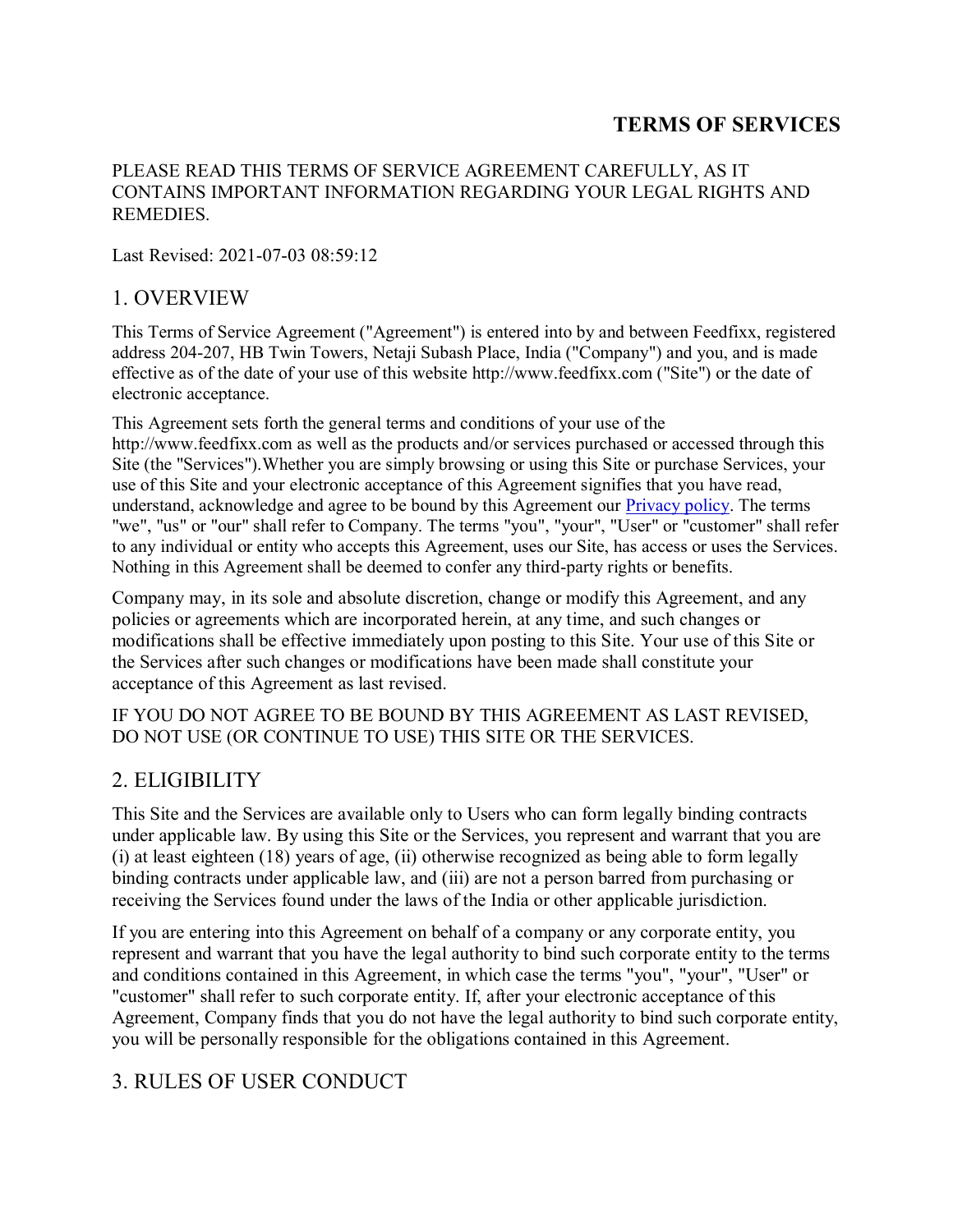By using this Site You acknowledge and agree that:

Your use of this Site, including any content you submit, will comply with this Agreement and all applicable local, state, national and international laws, rules and regulations.

You will not use this Site in a manner that: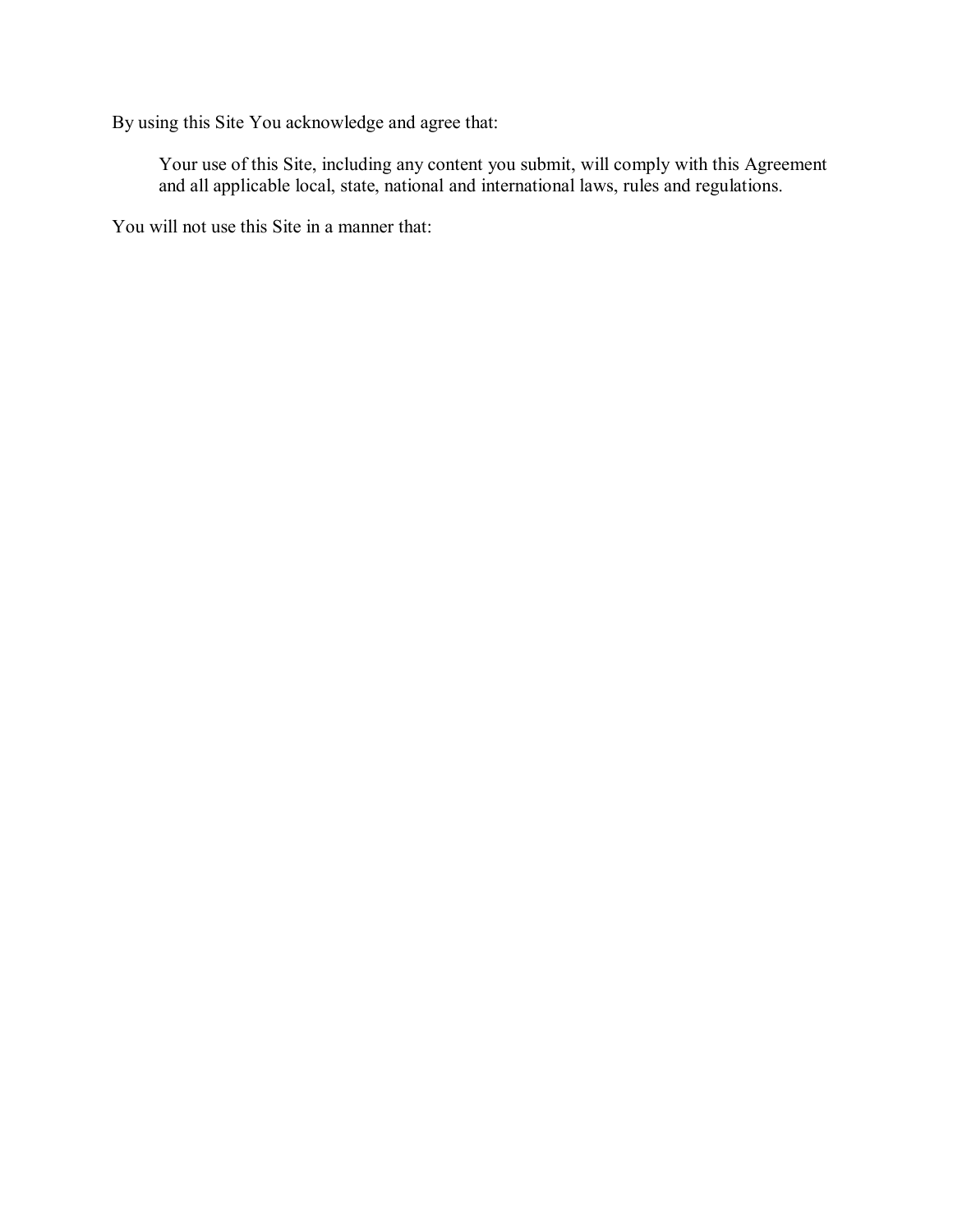Is illegal, or promotes or encourages illegal activity;

Promotes, encourages or engages in child pornography or the exploitation of children; Promotes, encourages or engages in terrorism, violence against people, animals, or property; Promotes, encourages or engages in any spam or other unsolicited bulk email, or computer or network hacking or cracking;

Infringes on the intellectual property rights of another User or any other person or entity; Violates the privacy or publicity rights of another User or any other person or entity, or breaches any duty of confidentiality that you owe to another User or any other person or entity; Interferes with the operation of this Site;

Contains or installs any viruses, worms, bugs, Trojan horses, Cryptocurrency Miners or other code, files or programs designed to, or capable of, using many resources, disrupting, damaging, or limiting the functionality of any software or hardware.

You will not:

copy or distribute in any medium any part of this Site, except where expressly authorized by Company, copy or duplicate this Terms of Services agreement, which was created with the help of the TermsHub.io and the Terms of Use Generator ,

modify or alter any part of this Site or any of its related technologies,

access Companies Content (as defined below) or User Content through any technology or means other than through this Site itself.

# 4. INTELLECTUAL PROPERTY

In addition to the general rules above, the provisions in this Section apply specifically to your use of Companies Content posted to Site. Companies Content on this Site, including without limitation the text, software, scripts, source code, API, graphics, photos, sounds, music, videos and interactive features and the trademarks, service marks and logos contained therein ("Companies Content"), are owned by or licensed to Feedfixx in perpetuity, and are subject to copyright, trademark, and/or patent protection.

Companies Content is provided to you "as is", "as available" and "with all faults" for your information and personal, non-commercial use only and may not be downloaded, copied, reproduced, distributed, transmitted, broadcast, displayed, sold, licensed, or otherwise exploited for any purposes whatsoever without the express prior written consent of Company. No right or license under any copyright, trademark, patent, or other proprietary right or license is granted by this Agreement.

# 5. DISCLAIMER OF REPRESENTATIONS AND WARRANTIES

YOU SPECIFICALLY ACKNOWLEDGE AND AGREE THAT YOUR USE OF THIS SITE SHALL BE AT YOUR OWN RISK AND THAT THIS SITE ARE PROVIDED "AS IS", "AS AVAILABLE" AND "WITH ALL FAULTS". COMPANY, ITS OFFICERS, DIRECTORS, EMPLOYEES, AGENTS, DISCLAIM ALL WARRANTIES, STATUTORY, EXPRESS OR IMPLIED, INCLUDING, BUT NOT LIMITED TO, ANY IMPLIED WARRANTIES OF TITLE, MERCHANTABILITY, FITNESS FOR A PARTICULAR PURPOSE AND NON-INFRINGEMENT. COMPANY, ITS OFFICERS, DIRECTORS, EMPLOYEES, AND AGENTS MAKE NO REPRESENTATIONS OR WARRANTIES ABOUT (I) THE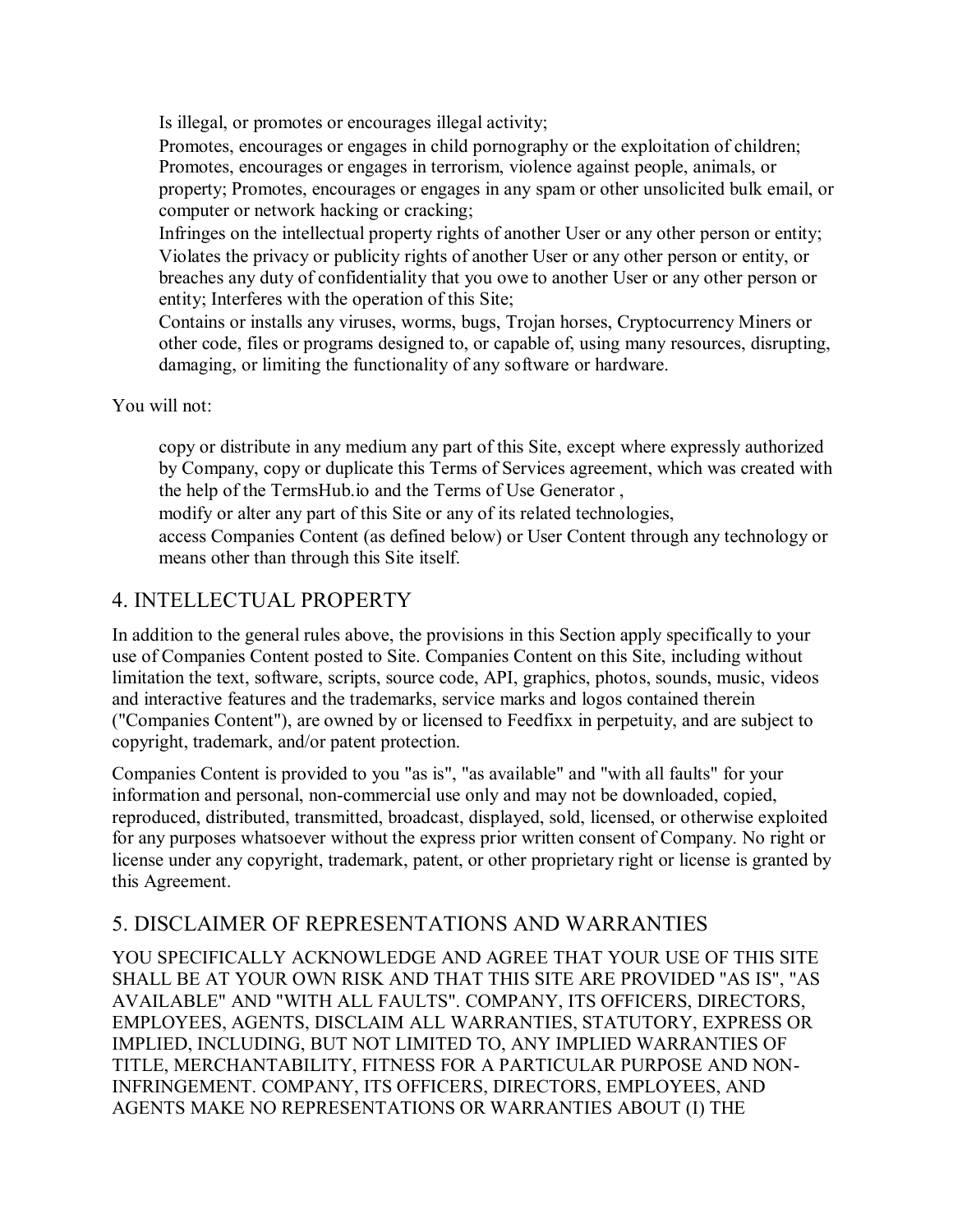ACCURACY, COMPLETENESS, OR CONTENT OF THIS SITE, (II) THE ACCURACY, COMPLETENESS, OR CONTENT OF ANY SITES LINKED (THROUGH HYPERLINKS, BANNER ADVERTISING OR OTHERWISE) TO THIS SITE, AND/OR (III) THE SERVICES FOUND AT THIS SITE OR ANY SITES LINKED (THROUGH HYPERLINKS, BANNER ADVERTISING OR OTHERWISE) TO THIS SITE, AND COMPANY ASSUMES NO LIABILITY OR RESPONSIBILITY FOR THE SAME.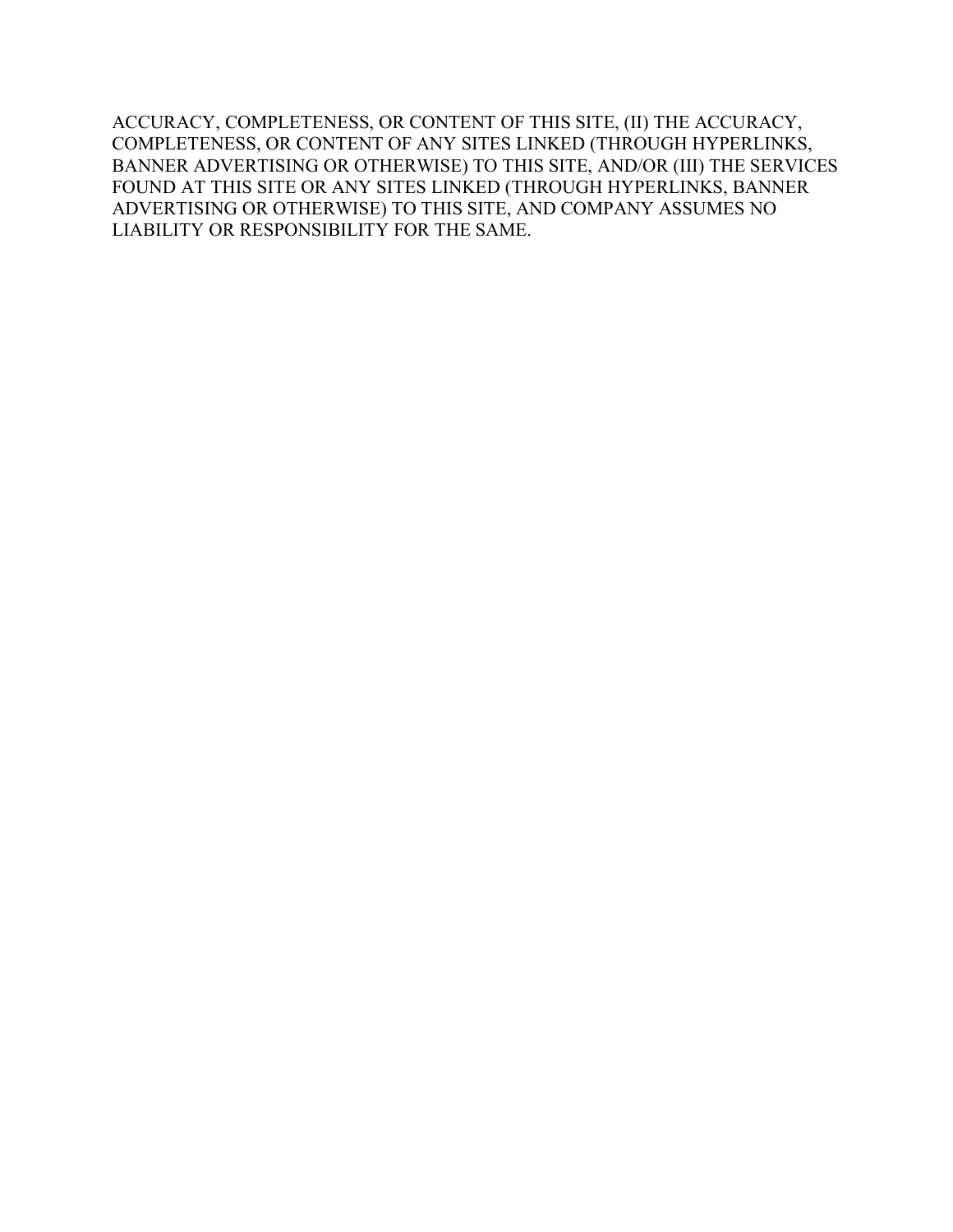IN ADDITION, YOU SPECIFICALLY ACKNOWLEDGE AND AGREE THAT NO ORAL OR WRITTEN INFORMATION OR ADVICE PROVIDED BY COMPANY, ITS OFFICERS, DIRECTORS, EMPLOYEES, OR AGENTS, AND THIRD-PARTY SERVICE PROVIDERS WILL (I) CONSTITUTE LEGAL OR FINANCIAL ADVICE OR (II) CREATE A WARRANTY OF ANY KIND WITH RESPECT TO THIS SITE OR THE SERVICES FOUND AT THIS SITE, AND USERS SHOULD NOT RELY ON ANY SUCH INFORMATION OR ADVICE.

THE FOREGOING DISCLAIMER OF REPRESENTATIONS AND WARRANTIES SHALL APPLY TO THE FULLEST EXTENT PERMITTED BY LAW, and shall survive any termination or expiration of this Agreement or your use of this Site or the Services found at this Site.

#### 6. LIMITATION OF LIABILITY

IN NO EVENT SHALL COMPANY, ITS OFFICERS, DIRECTORS, EMPLOYEES, AGENTS, AND ALL THIRD PARTY SERVICE PROVIDERS, BE LIABLE TO YOU OR ANY OTHER PERSON OR ENTITY FOR ANY DIRECT, INDIRECT, INCIDENTAL, SPECIAL, PUNITIVE, OR CONSEQUENTIAL DAMAGES WHATSOEVER, INCLUDING ANY DAMAGES THAT MAY RESULT FROM (I) THE ACCURACY, COMPLETENESS, OR CONTENT OF THIS SITE, (II) THE ACCURACY, COMPLETENESS, OR CONTENT OF ANY SITES LINKED (THROUGH HYPERLINKS, BANNER ADVERTISING OR OTHERWISE) TO THIS SITE, (III) THE SERVICES FOUND AT THIS SITE OR ANY SITES LINKED (THROUGH HYPERLINKS, BANNER ADVERTISING OR OTHERWISE) TO THIS SITE, (IV) PERSONAL INJURY OR PROPERTY DAMAGE OF ANY NATURE WHATSOEVER, (V) THIRD-PARTY CONDUCT OF ANY NATURE WHATSOEVER, (VI) ANY INTERRUPTION OR CESSATION OF SERVICES TO OR FROM THIS SITE OR ANY SITES LINKED (THROUGH HYPERLINKS, BANNER ADVERTISING OR OTHERWISE) TO THIS SITE, (VII) ANY VIRUSES, WORMS, BUGS, TROJAN HORSES, OR THE LIKE, WHICH MAY BE TRANSMITTED TO OR FROM THIS SITE OR ANY SITES LINKED (THROUGH HYPERLINKS, BANNER ADVERTISING OR OTHERWISE) TO THIS SITE, (VIII) ANY USER CONTENT OR CONTENT THAT IS DEFAMATORY, HARASSING, ABUSIVE, HARMFUL TO MINORS OR ANY PROTECTED CLASS, PORNOGRAPHIC, "X-RATED", OBSCENE OR OTHERWISE OBJECTIONABLE, AND/OR (IX) ANY LOSS OR DAMAGE OF ANY KIND INCURRED AS A RESULT OF YOUR USE OF THIS SITE OR THE SERVICES FOUND AT THIS SITE, WHETHER BASED ON WARRANTY, CONTRACT, TORT, OR ANY OTHER LEGAL OR EQUITABLE THEORY, AND WHETHER OR NOT COMPANY IS ADVISED OF THE POSSIBILITY OF SUCH DAMAGES.

IN ADDITION, You SPECIFICALLY ACKNOWLEDGE AND agree that any cause of action arising out of or related to this Site or the Services found at this Site must be commenced within one (1) year after the cause of action accrues, otherwise such cause of action shall be permanently barred.

THE FOREGOING LIMITATION OF LIABILITY SHALL APPLY TO THE FULLEST EXTENT PERMITTED BY LAW, AND shall survive any termination or expiration of this Agreement or your use of this Site or the Services found at this Site.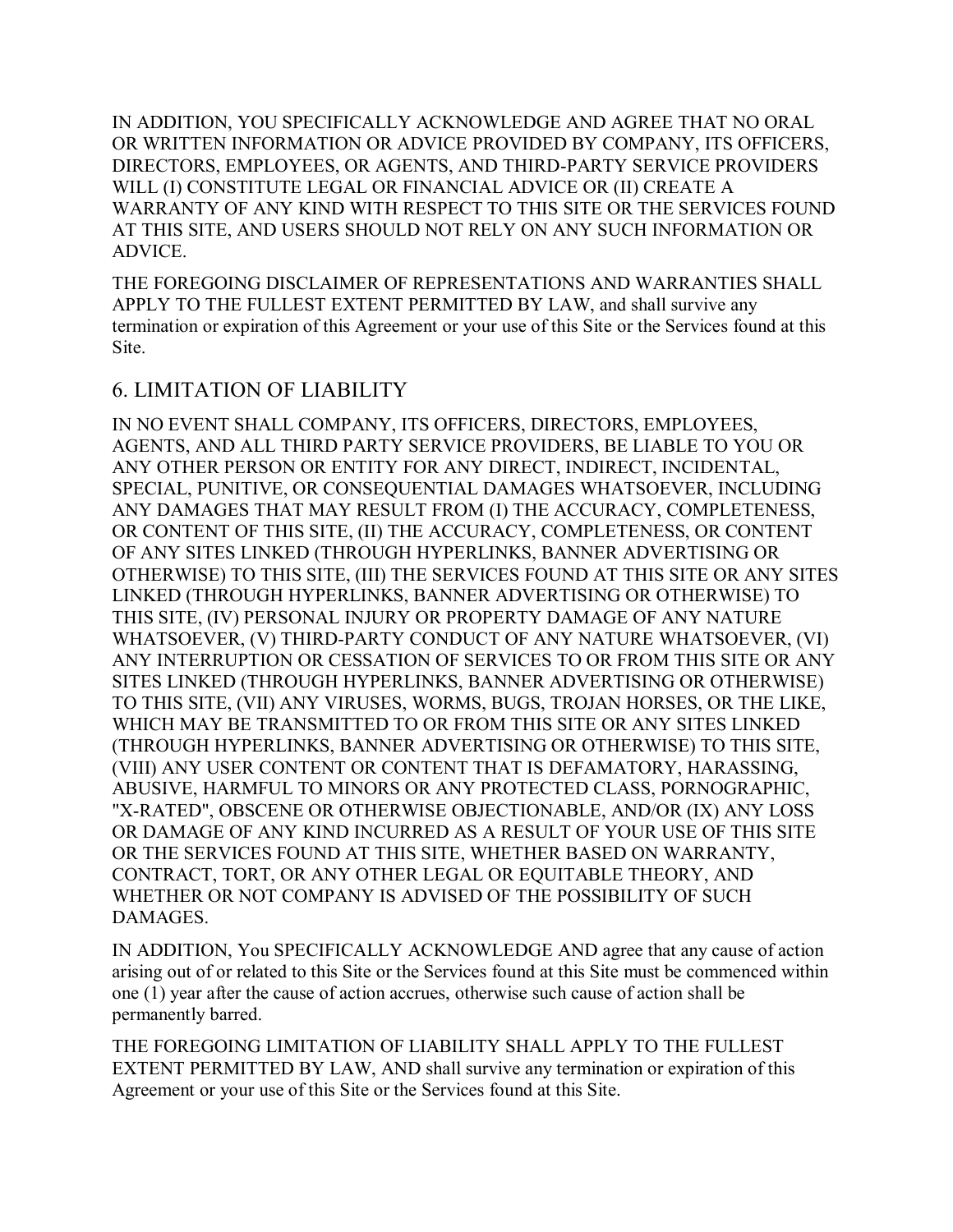#### 7. INDEMNITY

You agree to protect, defend, indemnify and hold harmless Company and its officers, directors, employees, agents from and against any and all claims, demands, costs, expenses, losses, liabilities and damages of every kind and nature (including, without limitation, reasonable attorneys' fees) imposed upon or incurred by Company directly or indirectly arising from (i) your use of and access to this Site; (ii) your violation of any provision of this Agreement or the policies or agreements which are incorporated herein; and/or (iii) your violation of any thirdparty right, including without limitation any intellectual property or other proprietary right. The indemnification obligations under this section shall survive any termination or expiration of this Agreement or your use of this Site or the Services found at this Site.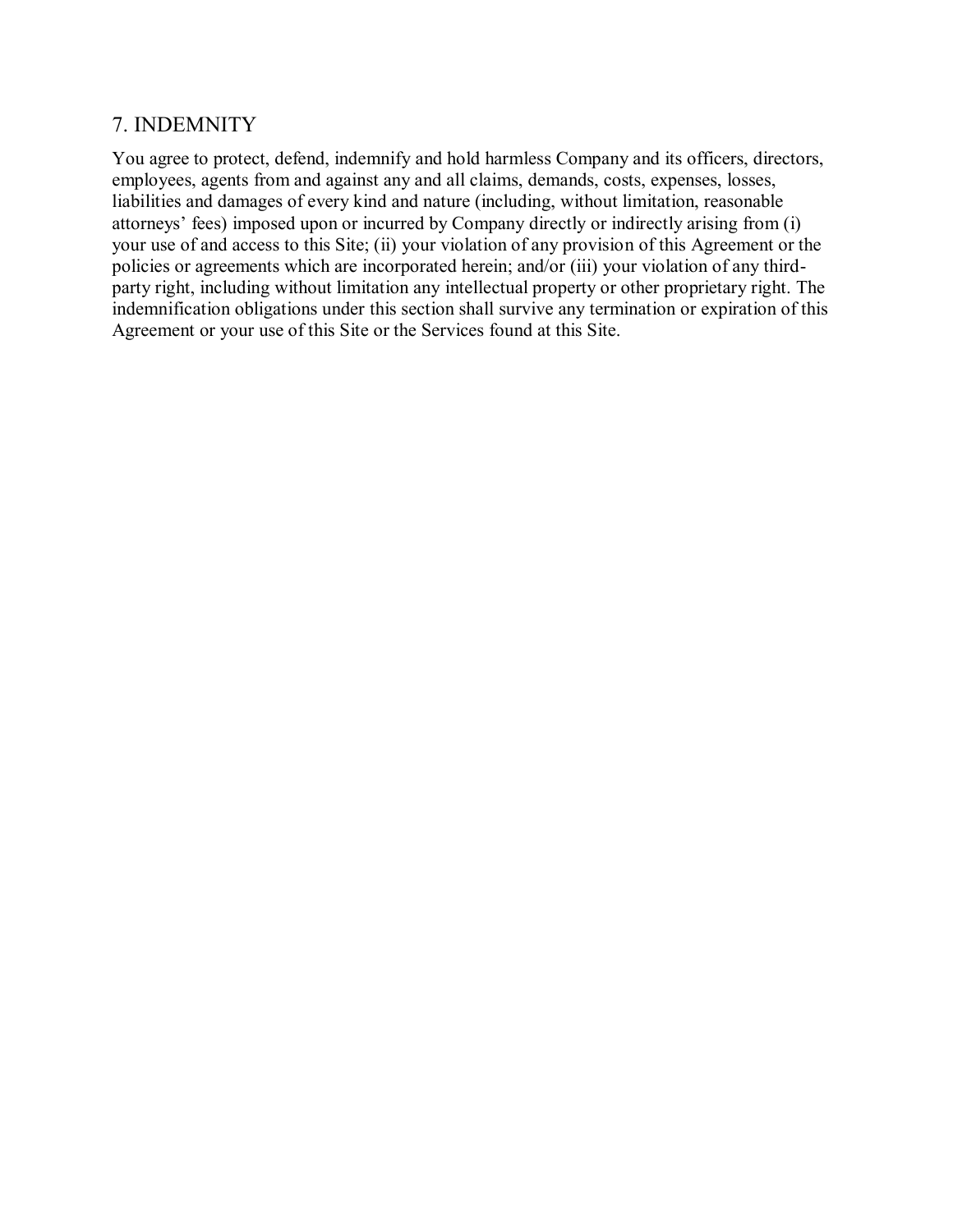### 8. DATA TRANSFER

If you are visiting this Site from a country other than the country in which our servers are located, your communications with us may result in the transfer of information across international boundaries. By visiting this Site and communicating electronically with us, you consent to such transfers.

## 9. AVAILABILITY OF WEBSITE

Subject to the terms and conditions of this Agreement and our policies, we shall use commercially reasonable efforts to attempt to provide this Site on 24/7 basis. You acknowledge and agree that from time to time this Site may be inaccessible for any reason including, but not limited to, periodic maintenance, repairs or replacements that we undertake from time to time, or other causes beyond our control including, but not limited to, interruption or failure of telecommunication or digital transmission links or other failures.

You acknowledge and agree that we have no control over the availability of this Site on a continuous or uninterrupted basis, and that we assume no liability to you or any other party with regard thereto.

# 10. DISCONTINUED SERVICES

Company reserves the right to cease offering or providing any of the Services at any time, for any or no reason, and without prior notice. Although Company makes great effort to maximize the lifespan of all its Services, there are times when a Service we offer will be discontinued. If that is the case, that product or service will no longer be supported by Company. In such case, Company will either offer a comparable Service for you to migrate to or a refund. Company will not be liable to you or any third party for any modification, suspension, or discontinuance of any of the Services we may offer or facilitate access to.

### 11. FEES AND PAYMENTS

You acknowledge and agree that your payment will be charged and processed by Feedfixx.

You agree to pay any and all prices and fees due for Services purchased or obtained at this Site at the time you order the Services.

Company expressly reserves the right to change or modify its prices and fees at any time, and such changes or modifications shall be posted online at this Site and effective immediately without need for further notice to you.

Except as expressly provided in these Terms, all charges and payments are non-refundable, noncancellable, and non-creditable, even if your Services are suspended, terminated, or transferred prior to the end of the Services term.

### 12. NO THIRD-PARTY BENEFICIARIES

Nothing in this Agreement shall be deemed to confer any third-party rights or benefits.

# 13. COMPLIANCE WITH LOCAL LAWS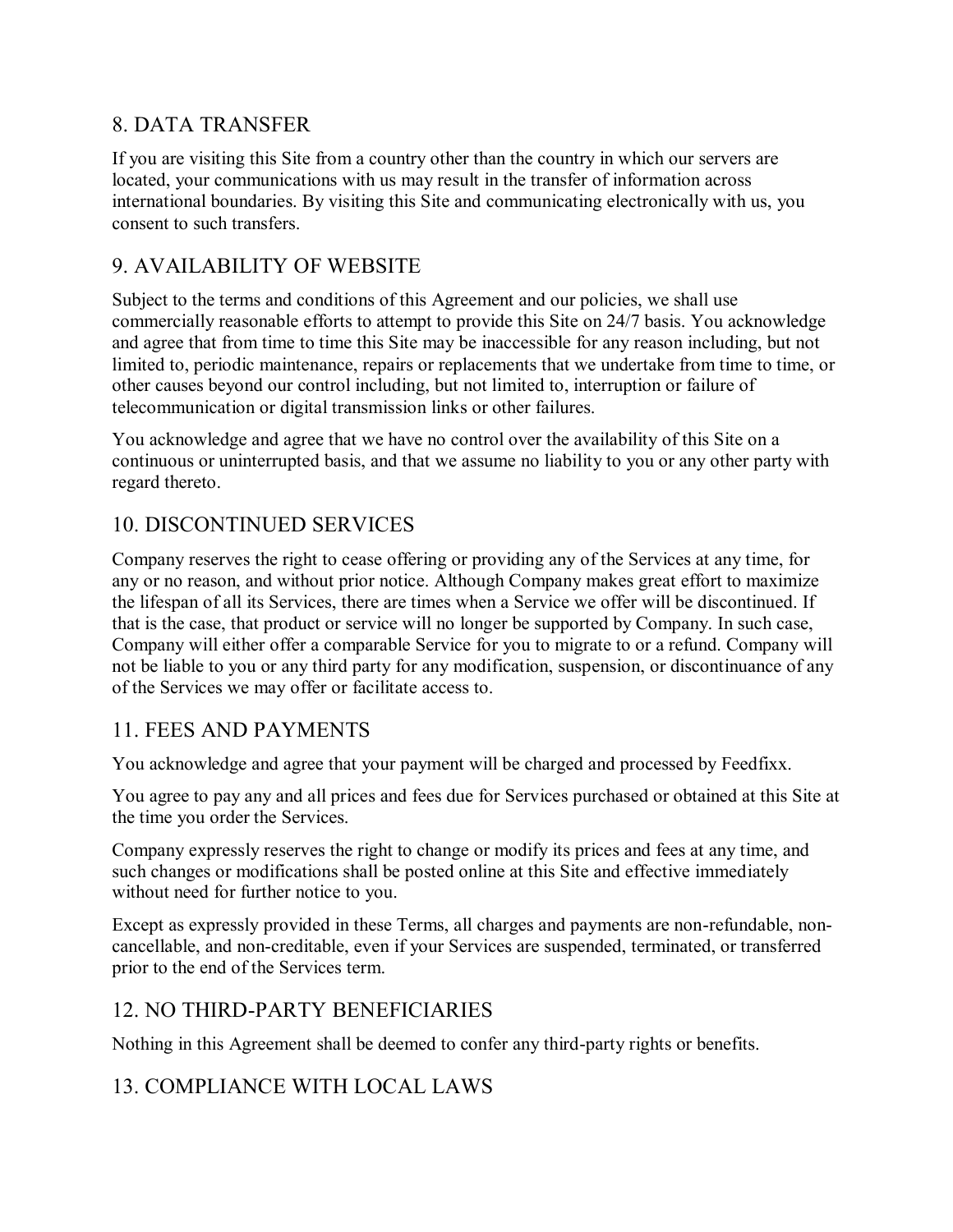Company makes no representation or warranty that the content available on this Site are appropriate in every country or jurisdiction, and access to this Site from countries or jurisdictions where its content is illegal is prohibited. Users who choose to access this Site are responsible for compliance with all local laws, rules and regulations.

### 14. GOVERNING LAW

This Agreement and any dispute or claim arising out of or in connection with it or its subject matter or formation shall be governed by and construed in accordance with the laws of India, Odisha, to the exclusion of conflict of law rules.